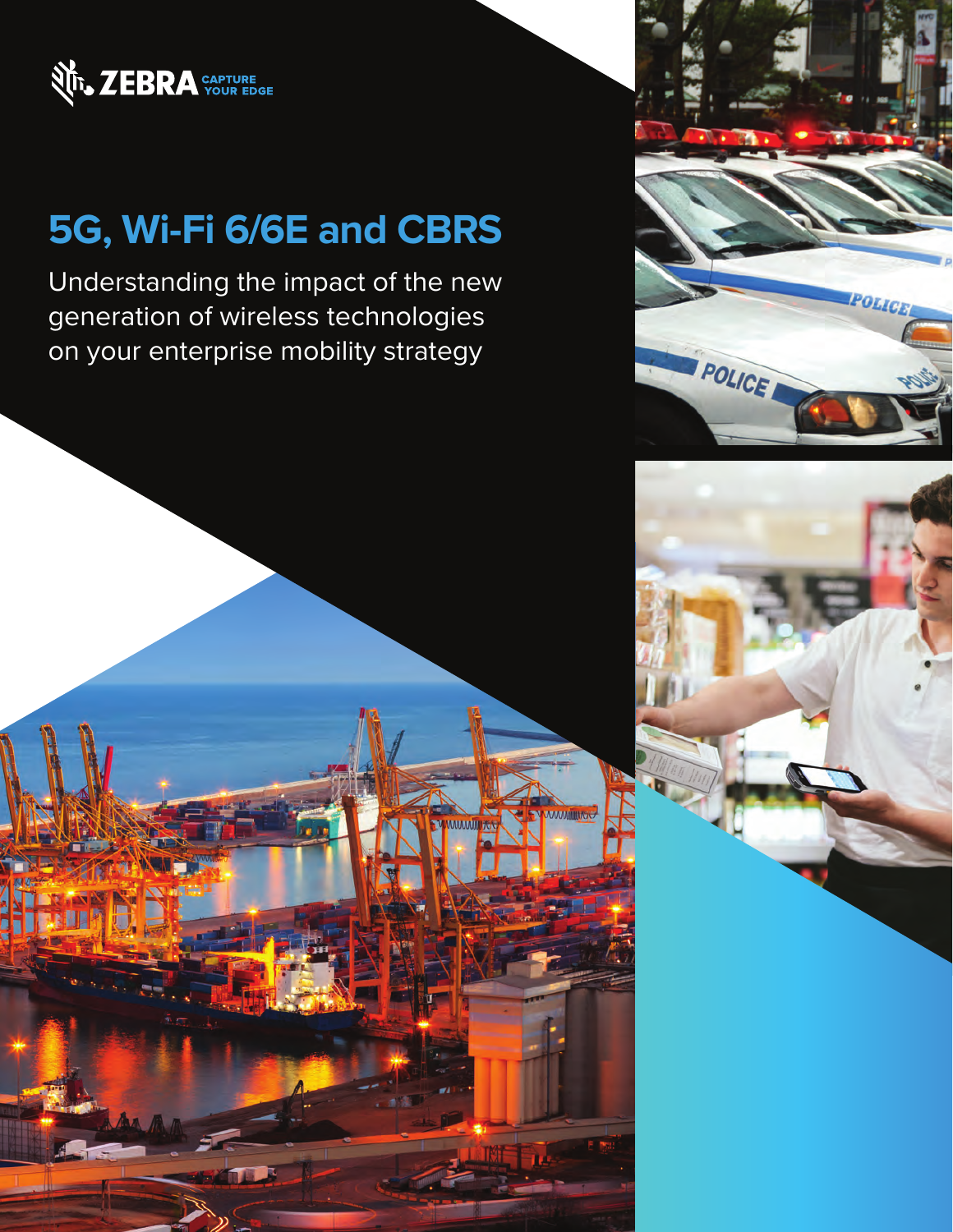# **Executive Summary**

**5G**

# **Wi-Fi 6/6E**



## How will next generation wireless technologies impact your business?

Today, mobility is a cornerstone technology in almost every business. Mobile devices help workers get more done in a day, as they are able to execute tasks faster and with greater accuracy. Retail associates can better assist shoppers. Nurses can provide patients with faster care. Manufacturers can take production volumes and product quality to the next level. Warehouse operators can make sure every customer receives the right items in the right order on time. And public safety officers and first responders can better protect and serve their communities.

At the heart of every one of those mobility solutions is a wireless network, the key enabler that carries the steady flow of information to and from the mobile devices that drive your business processes — and your success. But wireless networks are evolving, and the pace of evolution is increasing: 4G is evolving into 5G, Wi-Fi 6 and Wi-Fi 6E have arrived, and the notion of a shared spectrum wireless network is gaining momentum — an example is Citizens Band Radio Service (CBRS) in North America.

As an enterprise, you have probably started discussions about how this next generation of wireless networks can impact your current mobility solutions, your near-term mobility plans, and your overall mobility strategy. Do you need to start replacing infrastructure and devices now? How will your organization benefit from the new generation of wireless technologies? And when is the right time to build migration into your mobility plans? The following overview of these new wireless technologies and our initial recommendations can help you determine where and how these technologies fit best in your organization — and when you should begin deployment.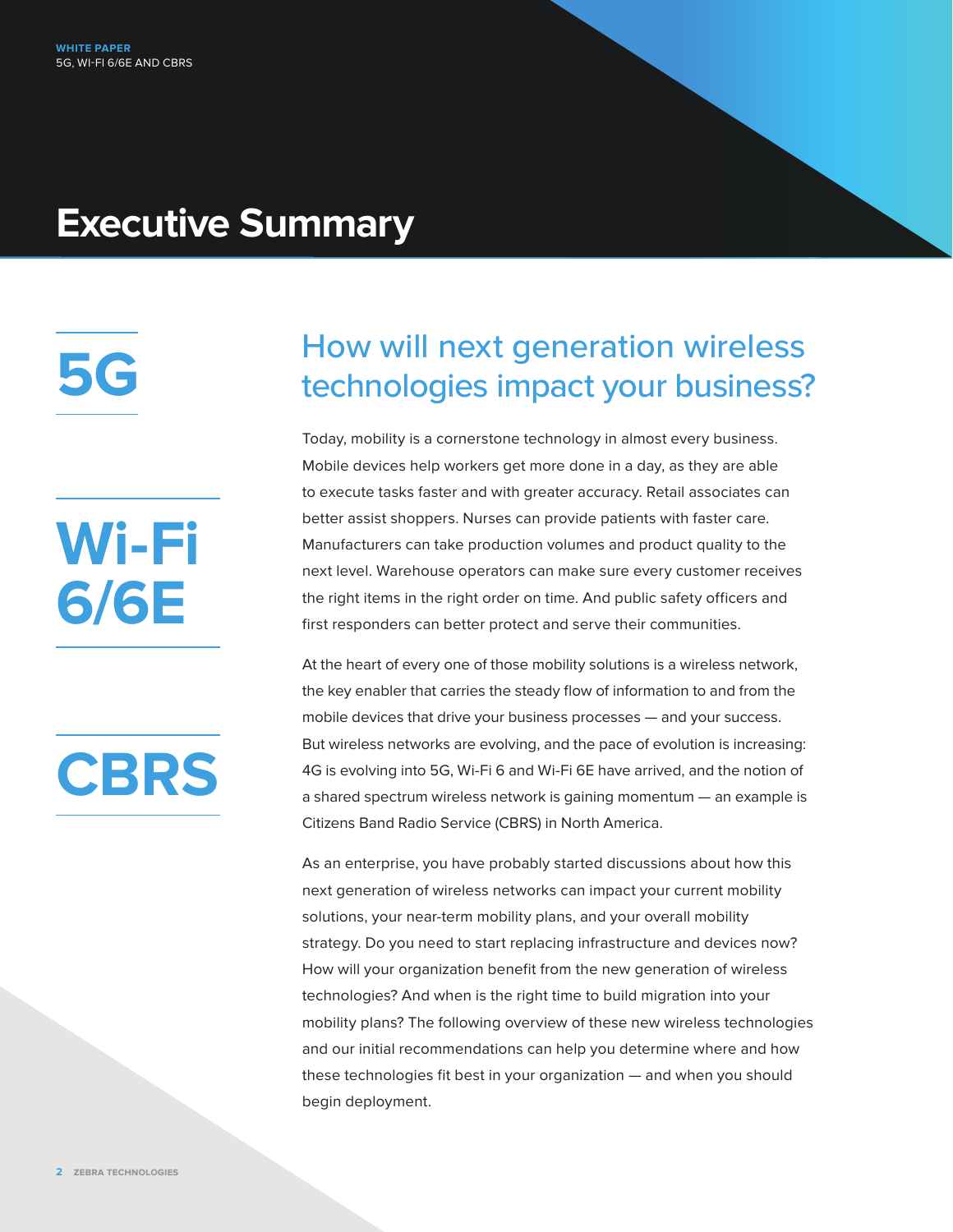# **5G** The fastest growing mobile<br>technology in history technology in history

5G is here. It's everywhere you look – whether you're on the internet, watching TV, reading newspapers or driving past a billboard. The promise of 5G speeds is driving consumers to buy 5G phones by the droves, making 5G the fastest growing mobile technology in history. In just one year (Q3 2019 to Q3 2020), there were 225 million new 5G subscribers. By comparison, it took four years for 4G LTE to build that size of a subscriber base. The meteoric rise continues — there was a 66% increase in global 5G subscribers in just one quarter (between Q3 2020 and Q4 2020).<sup>1</sup> And in 2026, the number of worldwide 5G subscribers is predicted to hit 3.5 billion, representing an unbelievable 57% annual growth rate over 6 years.<sup>2</sup>

#### **So, what's driving the 5G frenzy?**

5G benefits everyone — service providers and end users. Carriers and service providers benefit from increased device sales, more efficient infrastructure, and new business models, driving incremental revenues and reducing costs. Both enterprises and consumers will benefit from new use cases, higher speeds and more reliable lower latency performance. Consumers have embraced 5G as "the next big thing and are driving 5G adoption right now, just as they have driven the return on investment of the prior generations of cellular network technologies.

However, enterprise adoption of 5G will help speed up the development and availability of 5G-enabled devices — and the maturity of 5G enterprise solutions.

5G is here. It's everywhere you look. But is it time to migrate to 5G devices for your enterprise applications?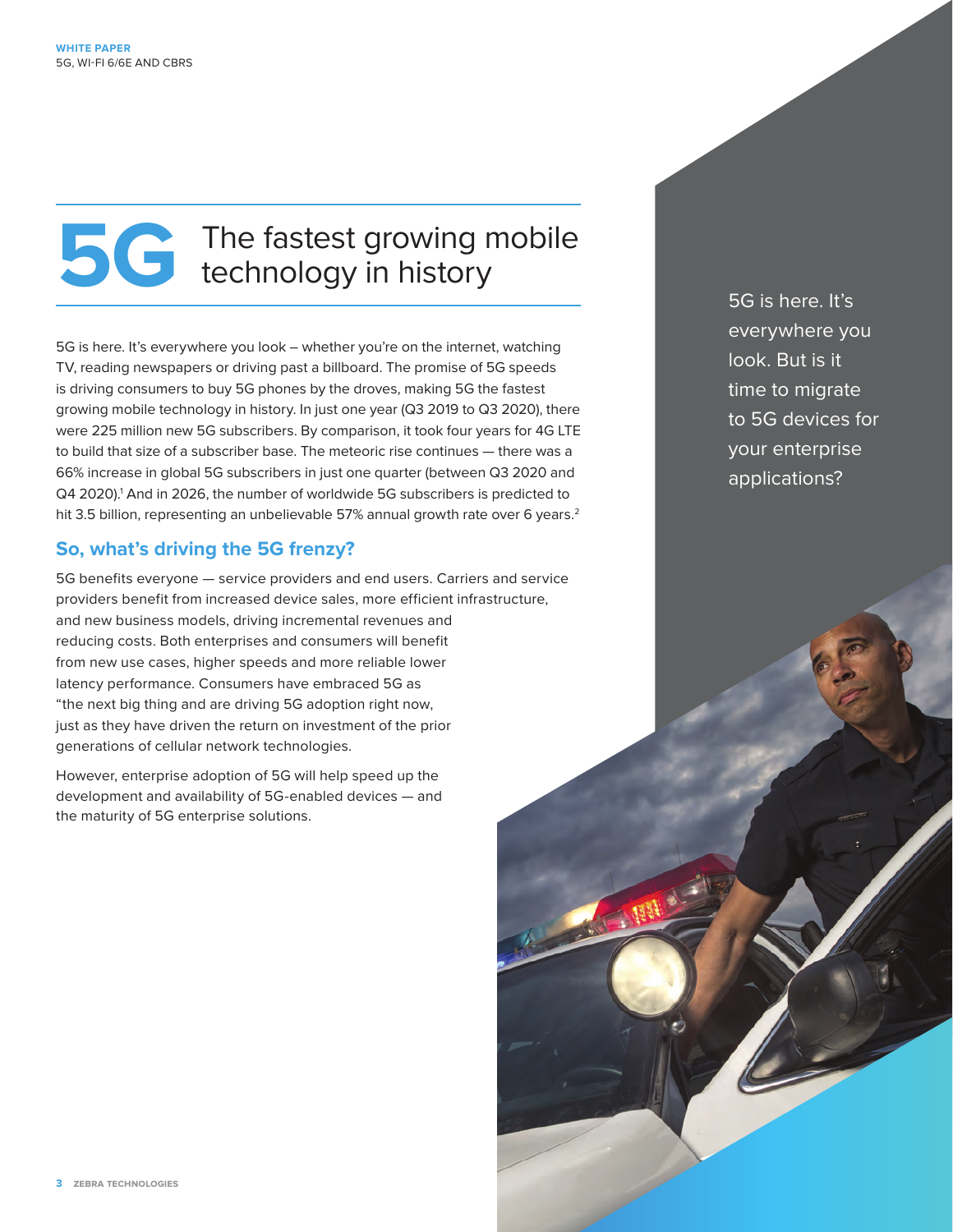#### **The many benefits of 5G in the enterprise**

While consumers will benefit from 5G's additional speed, the many benefits of 5G in the enterprise space will help improve existing applications and drive the deployment of new enterprise applications.

#### **Wired speeds — up to 10 Gbps**

With up to 10 Gbps, 5G will deliver speeds equivalent to wired internet — 10 to 100 times faster than 4G LTE.

#### **Low latency**

Discussions of 5G benefits almost always include its speed and low latency. What exactly is latency? Latency is the time it takes for information to travel from the mobile device to the server and back. To understand the impact of low latency, let's look at an example. If you're driving a car at 60 mph, it will take a human 250 milliseconds (ms) to react to a situation that requires braking. In that timeframe, the car will travel about 100 feet. If you were able to react in 1 ms, the car would only have moved forward a little more than an inch.

When it comes to latency, just how low can 5G go? The 5G specification calls for a maximum of 4 ms latency, and 1 ms for ultra-reliable low latency applications. While the evolution to those speeds will take some time, once they arrive, they will help pave the way for real-time applications, such as autonomous cars.

#### **90% reduction in total energy requirements3**

From an energy requirements perspective, 5G is a green technology that is actually good for the planet. While it will connect more higher speed devices, it will not require more energy to do so. Studies show that under certain conditions,

the complete 5G ecosystem — including infrastructure, base stations and mobile devices — has the potential to reduce overall energy consumption per unit of traffic by up to 90%.3 And low power 5G IoT modes enable the batteries in IoT devices to last up to 10 years,<sup>4</sup> paving the way for sensor applications that weren't feasible before due to the time and cost for frequent and regular battery changes.

#### **1000x bandwidth per unit area5**

5G's major increase in bandwidth provides support for 100 times the number of devices that 4G LTE could support. 5G supports one million devices for every square kilometer (.386 square miles) vs. 100,000 for 4G LTE, paving the way to a world where everything is always connected, all of the time.

#### **Improves signal quality and strength**

Massive MIMO (Multiple Input-Multiple Output) in the Sub-6GHz range enables more simultaneous connections, which is ideal in densely populated areas. Using massive MIMO, multiple users can communicate simultaneously at the same time and using the same frequency, reducing latency and increasing system capacity.

#### **5G enterprise applications**

5G's increased uptime, lower latency and greater bandwidth will help to improve all the mobility applications in use today by improving application performance. But those same attributes also pave the way for a new family of applications across industries, including:

#### **Healthcare**

5G speeds and low latency can improve the delivery of healthcare. For example, first responders can stream real-time patient diagnostic data from the field and ambulance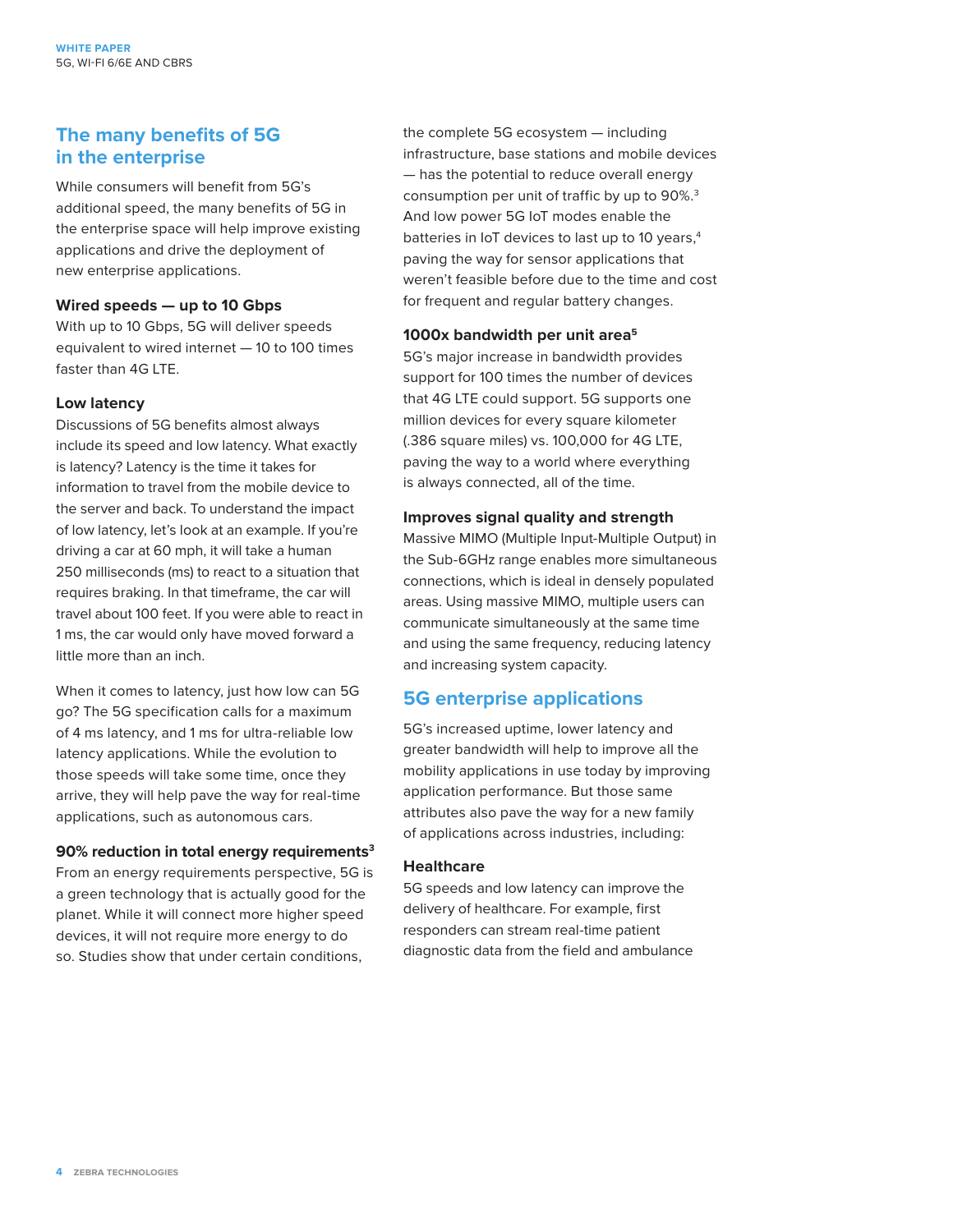to the emergency room so hospital care teams are best prepared to care for incoming patients the moment they arrive. The quality of telehealth appointments should also greatly improve, providing patients with a more natural experience akin to an in-person meeting.

With 5G, very large 1 GB files generated by scans can be sent to a patient's physician in minutes instead of hours — without impacting network performance or availability. Rather than waiting until the evening when there is less network traffic, facilities can send scans as soon as they are available, eliminating delays in the transfer of crucial information, the patient diagnosis, delivery of the results to the patient, treatment, and the scheduling of second opinions —and ultimately improving the quality and speed of care. And 5G speeds and low latency can make the tactile internet and haptic communication a reality, providing surgeons on one side of the world with the sense of touch required to successfully complete a robotic surgery on the other side of the world via a 5G network. The result? World class healthcare, even in remote areas — patients can utilize any surgeon, regardless of location, without traveling.

#### **Manufacturing**

Real-time data collection and analysis from sensors on the production line can help manufacturers improve efficiency, impacting production speed and workforce productivity. Augmented, virtual and cross reality technologies can help technicians reduce production line downtime by ensuring repairs are executed perfectly. They can also help technicians uncover and address emerging issues during routine maintenance, before they impact machine performance. Sensors on tools can enable automatic tracking of tool usage to ensure that any required maintenance is

always performed on time — such as calibration. And 5G can provide the constant connection robots require, without the limitations of wires, enabling the creation of the factory of the future. Plus, sensors on doors, gates and areas where sensitive information or goods are stored can help improve safety without adding manpower.

#### **Mining**

5G can enable mining operations to deploy autonomous vehicles that help improve efficiency and worker safety — workers no longer need to be in the vehicles.

#### **Transportation and Logistics**

With ubiquitous, reliable, 5G coverage, expansive facilities such as airports, seaports and rail yards, can more effectively deploy mobile solutions that streamline and error-proof processes. For example, sensors on baggage can help ensure luggage reaches the right plane on time, and a rugged mobile device can verify the identity of incoming shipping containers to ensure they are processed promptly and properly. Autonomous cars, trucks and drones could be utilized for delivery operations. Sensors can be placed on refrigeration units in delivery trucks to ensure correct temperatures are maintained throughout shipping for sensitive pharmaceuticals, frozen foods and more.

#### **Utilities/Field Service**

Since 5G coverage will be consistent throughout a coverage area, utility companies' field service personnel can depend on the availability of apps like augmented reality, virtual reality and cross reality to ensure maintenance and repairs are performed properly. And any dangerous activities could be conducted with robots and augmented reality to help keep workers safe for example, during the cleanup of hazardous materials or removal of explosive devices.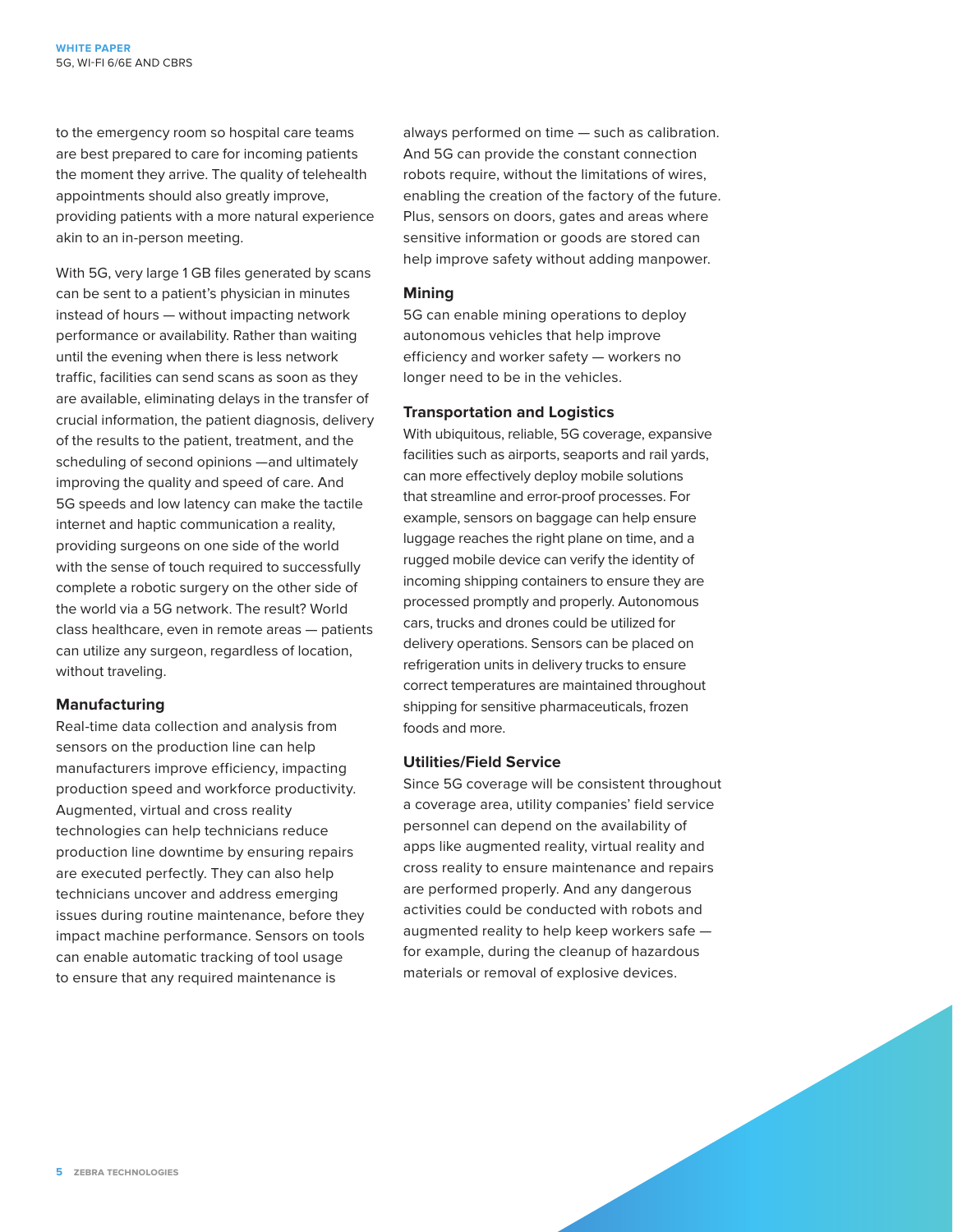#### **Retail**

Operating with very high capacity and small cells, 5G mmWave can enable futuristic retail use cases which will revolutionize the in-store personal experience. For example, it can be used to deliver personalized digital signage to customers through an interactive "magic mirror" in a dressing room.

#### **Hospitality**

Guests could utilize their cell phones to open the door to their rooms, adjust lights and more, all with the press of a button or two on the 5G device that is always on hand. If all merchandise in a quick service restaurant has an RFID sensor, store managers can enable "smart shelves" that alert workers when a shelf needs replenishing, allowing associates to spend more time helping guests instead of checking inventory.

#### **Public Safety**

5G can enable first responders to tap into a wealth of information in the systems in a smart home. Police and firefighters could use a 5G-enabled handheld mobile computer or tablet to access the real-time feed from security cameras in a home to obtain a new level of situational intelligence. This could help firefighters identify hotspots before they enter a burning home. A 911 caller could send live video to a first responder or 911 operator enabling a faster and better response to the situation. And 5G's network slicing can enable the dynamic creation of a virtual network to prioritize crucial data during a response, such as tracking the location of first responders and first responder equipment.

### **Summary**

While 5G is here, it is far from ubiquitous, which heavily impacts its ability to deliver value in enterprise applications. Today, coverage is primarily centered in highly populated areas, with coverage in rural areas expected to lag significantly. In addition, there are three 5G bands — low, mid and high (known as mmWave). mmWave is the band that offers the gigabit speeds. In order to justify the higher cost of 5G mobile devices, the 5G mmWave should be available in nearly all of the geographic areas where your workers spend their time. In areas where 5G is not available, connectivity will fall back to 4G, reducing the ROI for 5G devices. And, if enterprise applications are designed to leverage the high bandwidth and low latency of 5G where the required 5G speeds aren't yet available, application performance could suffer, impacting workforce productivity, at the least, and possibly worker safety.

In short, just as it took many years for the buildout of the 4G network, it will take years for the full buildout of the 5G network as well. So, when it comes to the need for 5G devices in the enterprise, you have plenty of time to migrate. There is no risk of carriers abandoning their 4G networks anytime in the near future — the 5G networks are built on top of 4G networks. In fact, some carriers are continuing to improve their 4G networks, in turn improving the quality of the service your workers experience. And even as 5G becomes available to your workers, there will be no impact or degradation of their 4G voice or data communications.

As a result, your workforce can continue to use their 4G devices until your enterprise has a use case that requires the speeds of 5G — and 5G higher speeds are actually available throughout your coverage area. When your 4G devices are ready to be replaced, you can assess whether your applications have a need for 5G speed, and if so, begin migration at that time.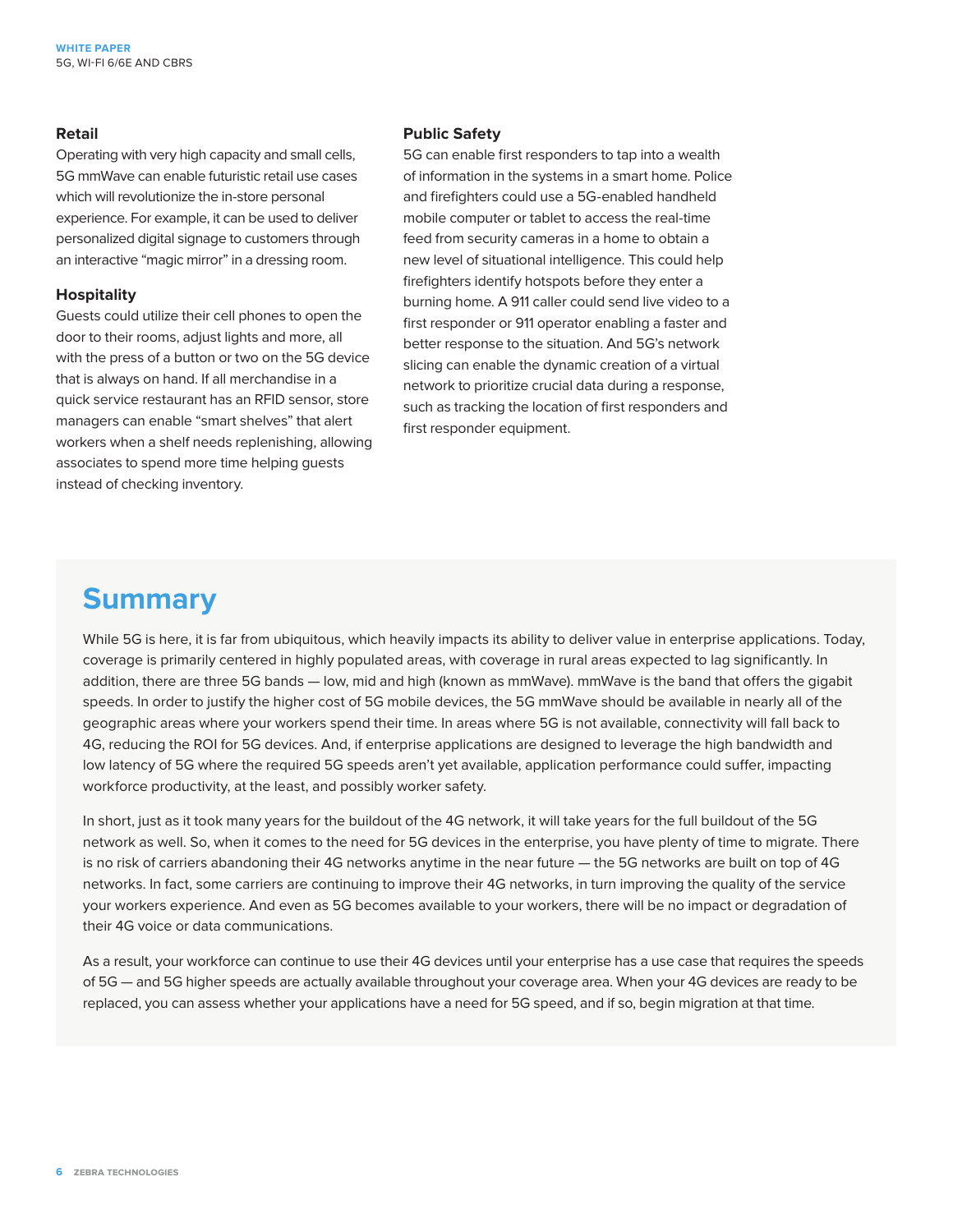# **Wi-Fi 6/6E** The importance of Wi-Fi 6 and

Wi-Fi 6E in the enterprise

At the start of the mobile revolution, enterprises provided workers with mobile devices that could access information in key business applications. But, as mobility has matured, enterprises want more. With the convergence of voice and data, enterprises want to give workers one device that does it all, simplifying life for the workforce and eliminating the need to purchase and manage separate devices. To enable the most collaborative workforce possible, enterprises want to put a mobile device in the hands of every worker. IoT devices are now common, improving operations by providing instant visibility into new levels of information — from the temperature in a cold storage warehouse to visibility into areas in a retail store that are overloaded with shoppers. And next-generation technologies such as augmented reality are finding their way into the enterprise, where they can help streamline and error-proof everyday processes.

As enterprises deploy more mobile solutions to more workers, the Wi-Fi network becomes more congested. The Wi-Fi network needs to be able to accommodate more devices, more connections and more traffic. And with next-generation Wi-Fi 6, it will.

Also known as 802.11ax, Wi-Fi 6 is the first generation to adopt the new numeric naming convention. Wi-Fi 6 addresses everything from the need for speed to the need to accommodate more devices and improved security. Compared to Wi-Fi 5, Wi-Fi 6 quadruples bandwidth and capacity, reducing congestion and interference. And with substantially reduced latency (75% lower, according to Intel), a substantial increase in devices and traffic won't impact application performance.<sup>6</sup>

Wi-Fi 6 and Wi-Fi 6E are here. Should you migrate your Wi-Fi network infrastructure and devices to Wi-Fi 6? Or wait for Wi-Fi 6E?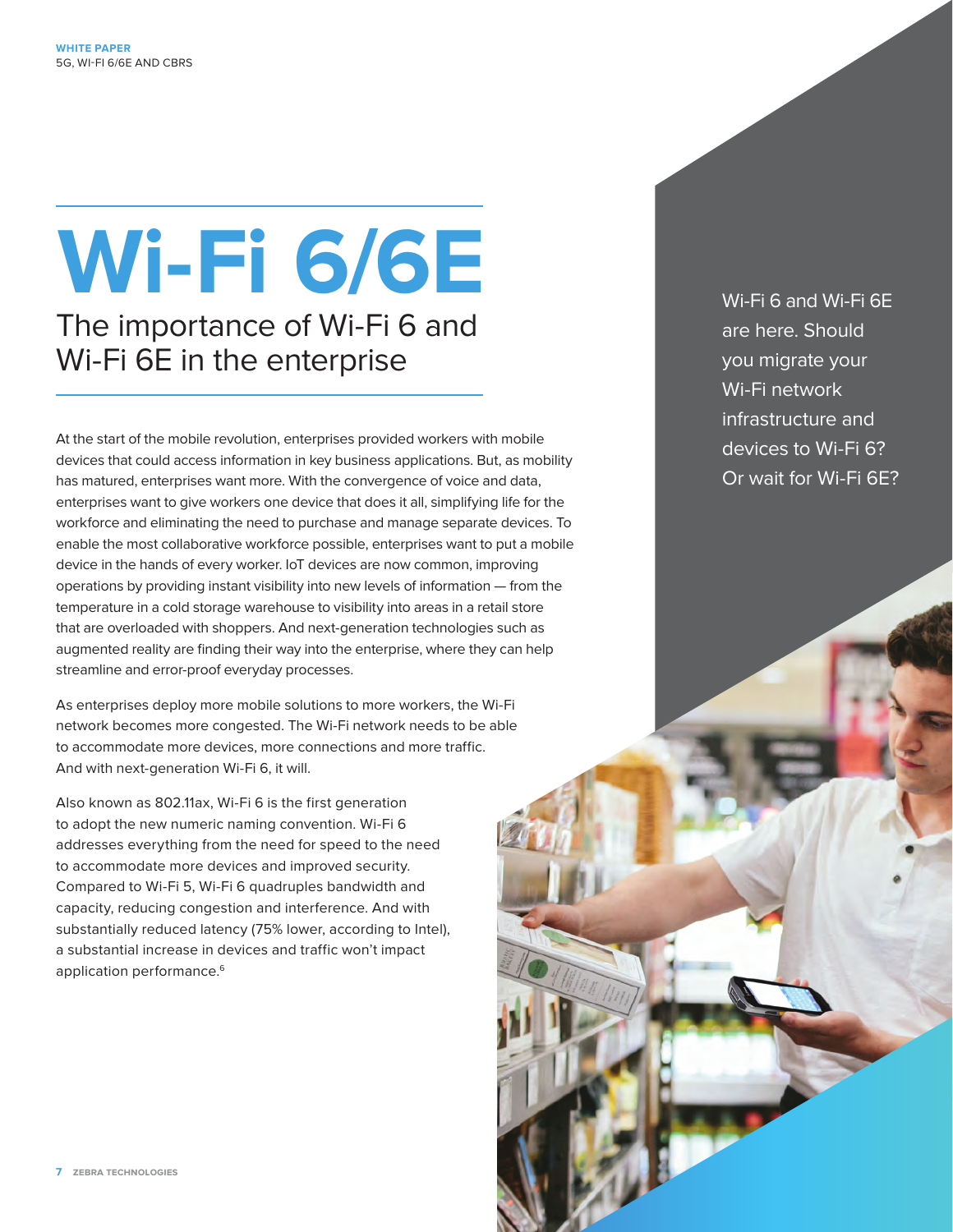Wi-Fi 6 paves the way for enterprises to put a mobile device with voice and data capabilities in the hands of every worker, blanket the enterprise with IoT devices to provide a new level of business intelligence, and deploy emerging technologies such as augmented reality to enable workers to get more done, more perfectly.

And if you need more speed, more bandwidth and more capacity, Wi-Fi 6E delivers. Wi-Fi 6E utilizes an additional Wi-Fi frequency band — 6 GHz. The 6 GHz band offers an additional 1200 MHz of Wi-Fi spectrum, compared to the maximum 560 MHz for prior Wi-Fi generations, boosting the total available spectrum to 1600 MHz — quadrupling the available space. With this added spectrum, customers can allocate additional wideband 160 MHz channels. The result is a Wi-Fi network that offers the highest possible reliability and capacity, plus the lowest possible latency, capable of supporting sensitive applications such as autonomous vehicles, and offering enterprises maximum relief for Wi-Fi network congestion.

#### **Wi-Fi 6/6E: key features and benefits**

Wi-Fi 6 delivers what everyone wants — enterprises and users alike — more of everything. More speed. More capacity. More responsive applications. More battery cycle time. And more security.

#### **It's triple the speed**

Wi-Fi 6 offers much faster data rates. Where Wi-Fi 5 (802.11ac) maxes out at 3.5 Gbps, Wi-Fi 6 offers a maximum possible data rate of 9.6 Gbps, potentially tripling the speed of its predecessor, Wi-Fi  $5<sup>6</sup>$  and providing support for more bandwidth-intensive applications.

#### **It can handle up to four times the devices**

Wi-Fi 6 adds a third band (6 GHz) to the Wi-Fi 5 dual band (2.4 GHz and 5 GHz) solution. MU-MIMO, short for Multi-User Multi-Input/MultiOutput, enables multiple devices to communicate simultaneously with the access point. The result? Up to four times the network capacity $\epsilon$  - so you can give more workers more devices, without risking congestion.

#### **Lightning-fast application performance**

Less latency means more responsive applications, which helps to improve the workforce experience and productivity.

#### **Longer battery cycle times**

A new feature, Target Wake Time (TWT), enables access points to determine when devices can access the network, substantially reducing the time that antennas are powered on to transmit and search for signals. Battery power consumption is reduced, extending battery cycle times. While all devices can benefit from TWT, this feature is particularly beneficial to smaller, lower-power IoT devices, such as sensors. Sensor batteries last longer, and since IoT devices don't need to be "always connected," network traffic is reduced.

#### **Better security**

Wi-Fi 6 gets a security upgrade, thanks to WPA3. Compared to WPA2, WPA3 uses the latest security protocols, enabling stronger authentication and increased cryptographic strength — ideal for markets with sensitive data, such as healthcare and retail. Improvements include requiring a username and password to access the Wi-Fi network instead of just a password. Encryption keys are longer, increasing from 128-bit to 192-bit, which are harder to break. Another new feature called Simultaneous Authentication of Equals (SAE) adds a new layer of security during ongoing communications. And Opportunistic Wireless Encryption (OWE) improves security by preventing eavesdropping when connected to public Wi-Fi hotspots.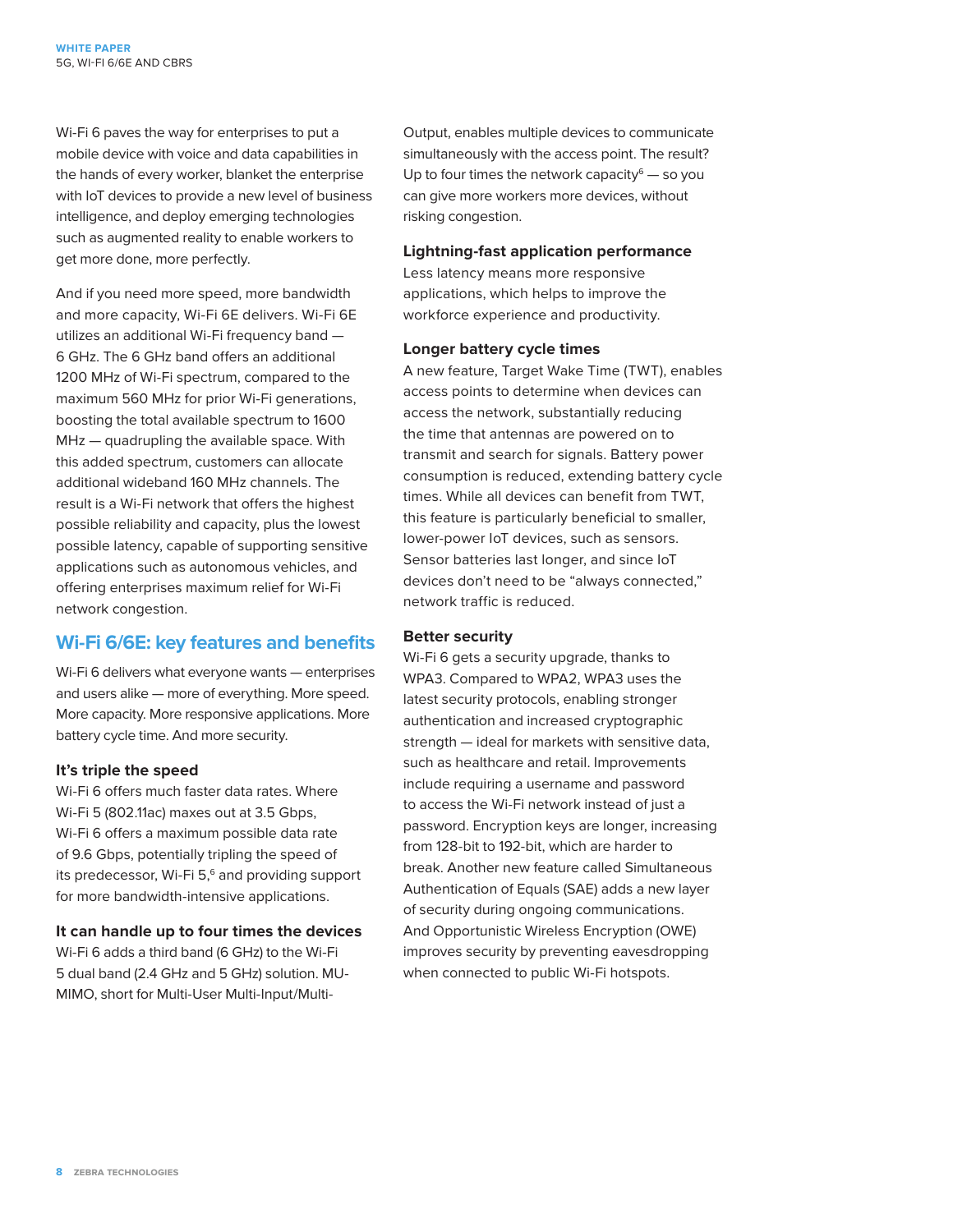#### **Use cases: do you need Wi-Fi 6 or Wi-Fi 6E right now?**

**Just a few examples of applications that Wi-Fi 6 can enable includes:**

#### **Complete workforce collaboration**

Give your entire workforce the simplicity of a single device that provides data access as well as all the functionality of a 2-way radio for pushto-talk instant communications, plus a mobile PBX handset. By enabling workers to take and place calls through the PBX, enterprises only need to give workers one device — instead of three.

#### **On-demand Training**

Enable any number of users to watch real-time, on-demand training videos and enable video calls within your facility to provide live assistance — for example to support new technicians repairing equipment on the manufacturing production line.

#### **Telehealth visits**

Enable remote healthcare consultations and appointments, allowing physicians in a clinic or hospital to conduct visits with patients in their homes.

#### **A new generation of IoT devices**

Throughout the supply chain, manufacturers, distribution centers and warehouses can deploy any number of IoT devices to track critical metrics without compromising the quality of service in other applications, including temperature sensors to monitor cold storage.

#### **Improve the retail customer experience**

Provide shoppers with virtual or augmented reality applications to guide shoppers through the store — no more searching for items. Deploy self-service kiosks to enable customers to place orders, check stock and more. And empower shoppers to start interacting with your store applications out in the parking lot.

#### **The new world of warehousing**

Give all workers on the warehouse floor augmented and virtual reality applications to visually direct them via the fastest path to the right location to pick items for an order or put away incoming inventory — and verify that the correct items were picked or placed on the shelf for storage. Wi-Fi 6/6E will also make it easier to track and trace all inventory — from incoming raw materials to outgoing finished goods.

**Wi-Fi 6E supports applications that require the fastest throughput and highest capacity, including:**

#### **Maximum users**

Wi-Fi 6E can support the densest user environments, for example, a stadium full of fans or trade show with over 100,000 attendees.

#### **Cloud computing solutions**

With nearly non-existent latency, any enterprise can enable superior performance for mobile solutions that depend on cloud applications.

#### **Manufacturing, mining and warehousing: autonomous vehicles and robots**

Wi-Fi 6E enables a new generation of industrial automation solutions, from autonomous vehicles in mining operations and shipyards that help improve worker safety and throughput to robots picking products in a warehouse.

## **Summary**

Ultimately, you will need to upgrade your Wi-Fi network to either Wi-Fi 6 or Wi-Fi 6E. But when and how should you migrate? And should you upgrade to Wi-Fi 6 or Wi-Fi 6E?

To answer these questions, you need to take a good look at current application needs as well as anticipated new application needs. You'll also need to consider whether Wi-Fi 6E is available in your geography. If Wi-Fi 6E is not currently available in your area, you'll need to consider when certification is expected, how much of the spectrum will be available, and whether there are any usage restrictions.

The answers will help guide your planning. You may need Wi-Fi 6 now and Wi-Fi 6E to meet future plans. You might need to layer Wi-Fi 6 or Wi-Fi 6E network and a CBRS network together to achieve the coverage you need. Or you may never need Wi-Fi 6E. Understanding your application roadmap and availability in your geography will help you determine if, how and when to start down the upgrade path.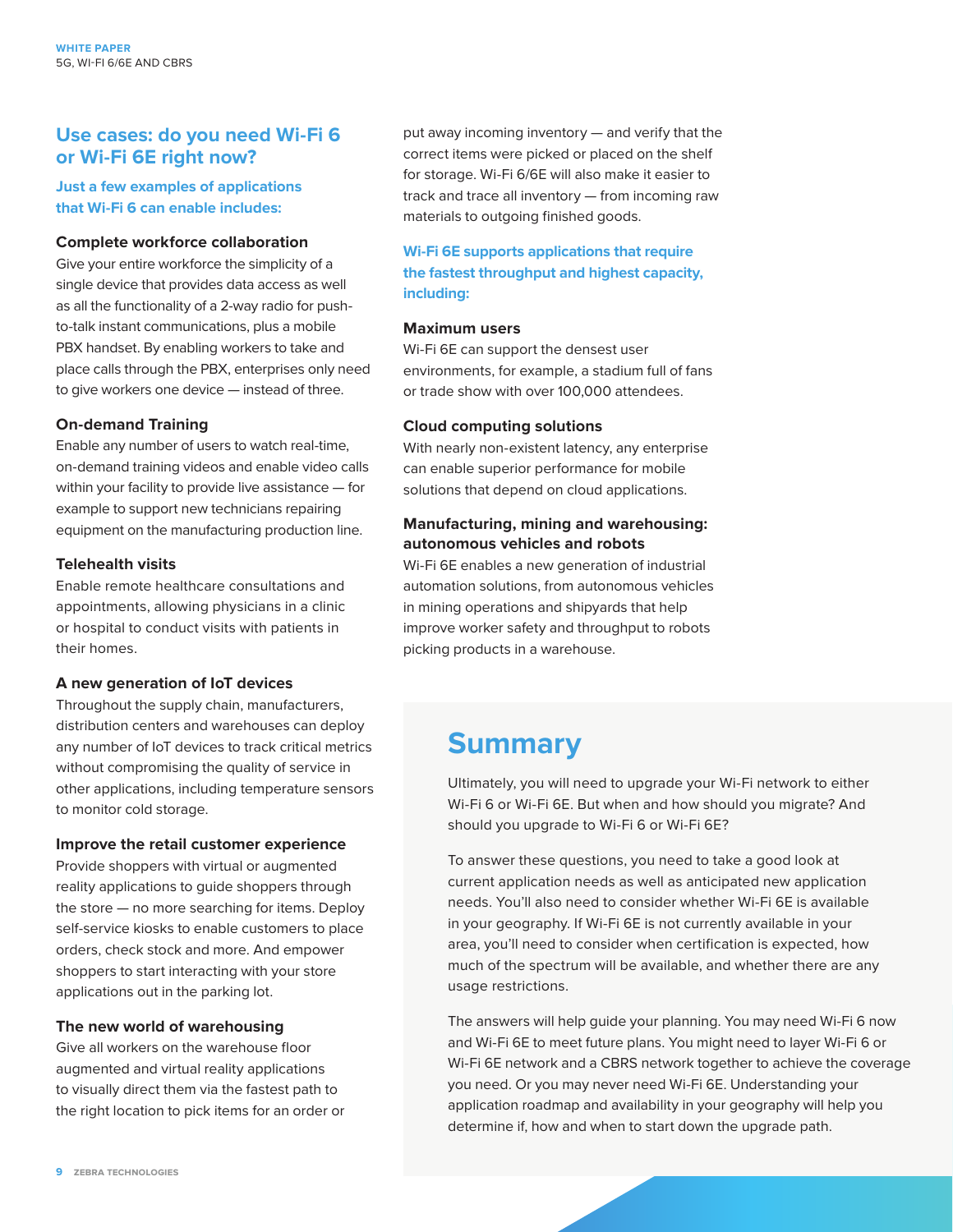# **CBRS** What is it, and who needs it?

Today, enterprises have two choices when it comes to providing workers with wireless connectivity: Wi-Fi or cellular. But when enterprises need the attributes of both Wi-Fi and cellular, there's a new wireless option available: private LTE networks. In the U.S., the most popular private network option is Citizens Band Radio Service (CBRS). This short brief provides an overview of CBRS technology and the specific customer use cases where it is ideal in the enterprise.

What is CBRS? CBRS represents both a frequency band and a new cellular deployment model called "shared spectrum." As a band, CBRS (known as Band 48) makes available 150 MHz of spectrum in the 3.5 GHz band. The 3.5 GHz represents an attractive frequency range relative to coverage and capacity. Unlike past cellular bands, CBRS is part of a "shared spectrum" model which enables utilization in both licensed and unlicensed deployments. Unlicensed deployment enables enterprise customers to deploy CBRS without procuring licensed spectrum auction or leasing spectrum. Furthermore, a single CBRS base station can provide the same coverage as 10 Wi-Fi access points.

The premise behind shared spectrum is to allow spectrum sharing between three tiers of priority users. In the case of CBRS, the highest priority is given to existing spectrum users, including government users, such as those with the Department of Defense (DoD). Sharing with lower priority users is made possible because these highest priority users operate in small geographical pockets and generally do not use the complete frequency band. In this model, lower-tier users are able to operate in regions and bands so as not to interfere with highpriority users. The next lowest priority group of CBRS users operate in the licensed spectrum (under a Priority Access License, or PAL) which is auctioned similar to other cellular bands. Finally, the lowest priority users operate unlicensed in what is called General Authorized Access (GAA). GAA essentially enables enterprise customers to own and operate a cellular-based network without procuring or leasing spectrum. This has never before been available to enterprise customers and represents significant opportunities.

CBRS marries the best of Wi-Fi and cellular technology. Do you have applications that could benefit from this new wireless network option?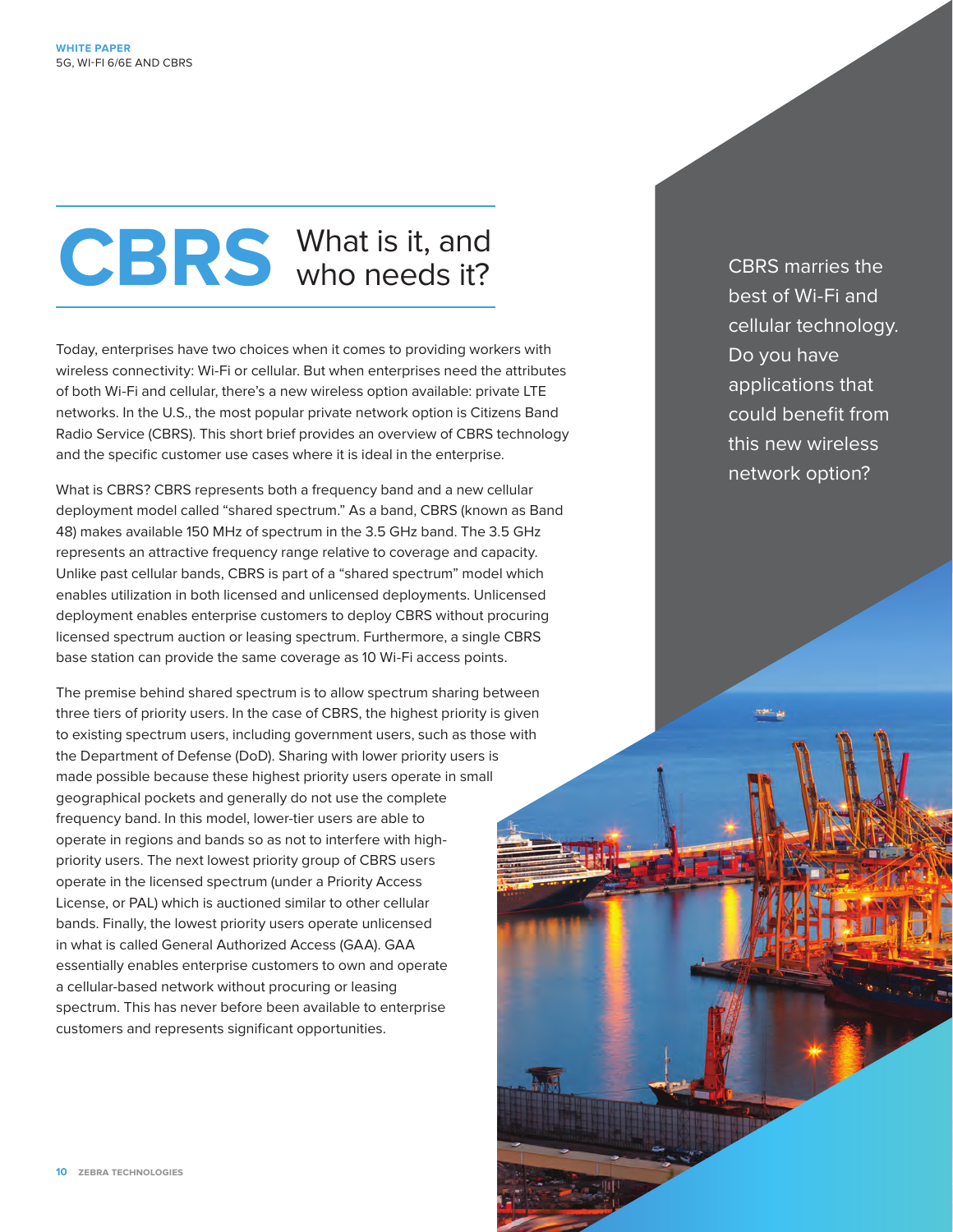Under GAA, enterprise customers can create sizeable networks to serve as either stand-alone networks or to supplement existing Wi-Fi or cellular networks. These can be short lived or permanent. For example, CBRS networks can be used at sporting events, festivals, rallies, satellite vaccination centers, or as support centers after a hurricane, wildfire or other natural disasters.

While Wi-Fi could be utilized to serve these use cases, CBRS would require significantly fewer base stations and provide the reliability and predictability found in cellular protocols such as 4G or 5G. And since CBRS authentication leverages the same SIM authentication used by cellular networks, these networks are very secure.

Many customers are looking at CBRS as a means to supplement their Wi-Fi coverage in large open areas. This can be either indoors or outdoors. Using CBRS, a retailer can readily extend coverage to a large parking lot. Shipyards, airports, mining facilities, corporate and college campuses are all potential users to sites that could benefit from CBRS.

Quite often, CBRS networks may be deployed as a "private network." As its name implies, a private network is essentially isolated or has gated access to a public network. Isolation provides an enhanced degree of data privacy. Private networks may either be administered by the enterprise customer or by a service provider.

#### **The CBRS advantage: the enterprise benefits of CBRS vs. Wi-Fi and cellular**

CBRS was architected to extend wireless services in expansive environments. It delivers a set of unique advantages:

#### **It's more secure**

With CBRS configured as a private network, only your organization and authorized users can get access. Unlike the public LTE network, your data never leaves a private LTE network, which is especially important in healthcare and finance, which operate under tight governmentmandated regulations for data security. Since an activated SIM card (physical or digital) must be in each CBRS-enabled device, network administrators have full control over what devices are allowed on the network. And CBRS-configurable network topologies enable best practices in IT security design, further strengthening security.

#### **Better indoor and outdoor coverage**

A private LTE network can provide great coverage anywhere — inside the four walls and in large outdoor areas. Configured as a private LTE/5G network, customers can add capacity as needed. And every inch of your outdoor area is covered, unlike the cellular network's service quality, which can fluctuate depending on topography, proximity to a cell tower and network congestion.

#### **The flexibility to dedicate and segment your bandwidth**

A CBRS network can be used to segment users and traffic to ensure ample bandwidth for crucial business communications. For example, a large campus-style hospital could provide wireless services to patients and visitors on a Wi-Fi network, while a CBRS-based private LTE network could be deployed for private access to connect mobile equipment and medical staff, such as physicians, nurses and other crucial workers. And with integrated Quality of Service (QoS), you can dedicate bandwidth however it will best serve your organization — for example, a specific group of users or a specific type of traffic.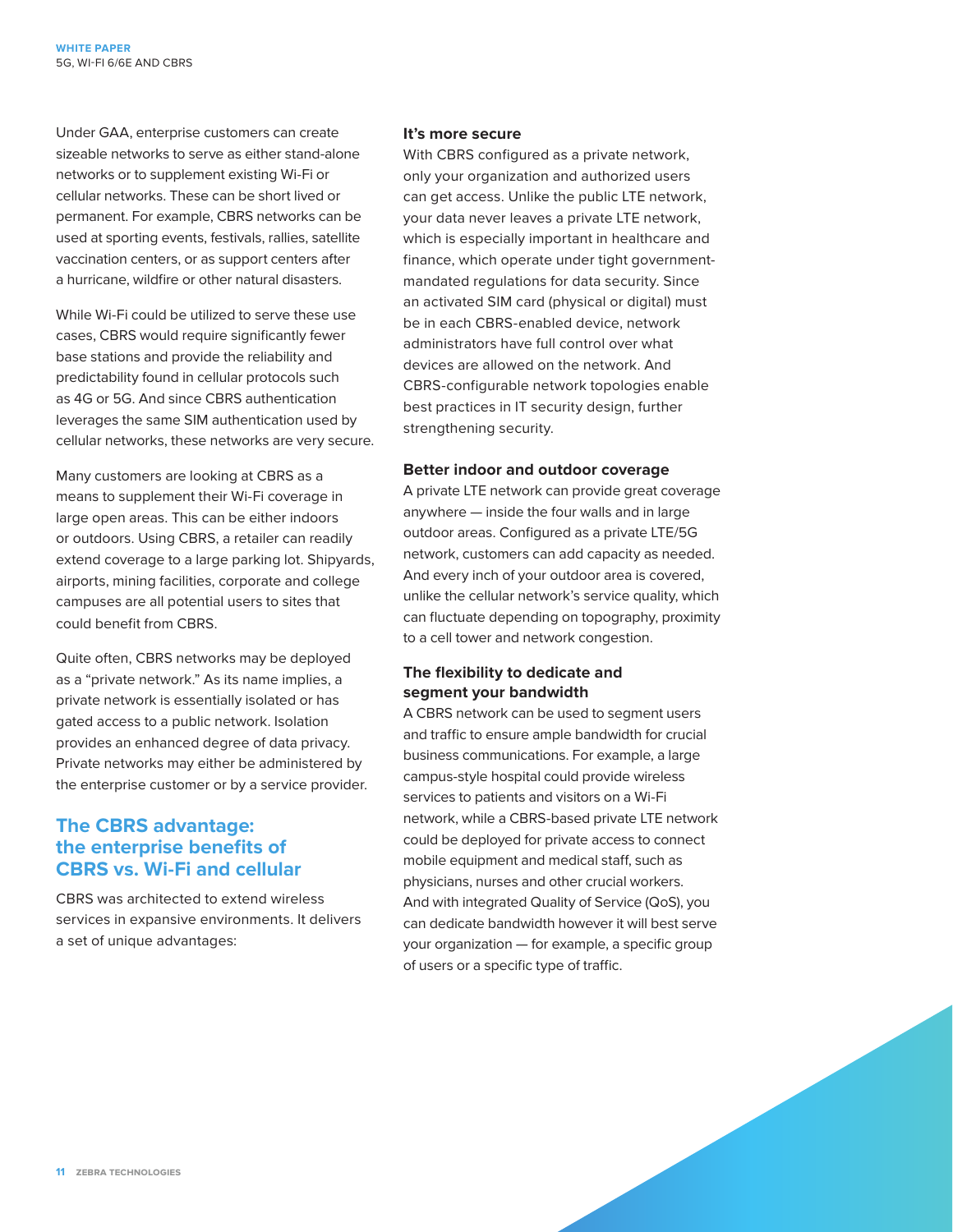#### **It's designed for extended coverage**

CBRS is designed to extend coverage that otherwise would require a significant degree of Wi-Fi infrastructure.

#### **Increased resiliency**

Unlike the cellular network, enterprises can add additional cells to ensure service in the event of equipment failure or unusually large volumes of traffic.

#### **Lower cost for larger areas**

While the cost of a private LTE base station is higher than an access point, one CBRS base station can cover an area equal to 10 Wi-Fi access points outdoors and three to four access points indoors, made possible due to increased power levels and improved link reliability. As a result, it's easier to scale and support a CBRS-based wireless solution for large environments — there is less infrastructure to purchase, deploy and manage, fewer cables to run, and less power required.

#### **Enterprise use cases — where does CBRS deliver the most value?**

CBRS can bring value to specific use cases in practically every vertical market.

#### **Retail**

There are a lot of applications in the typical retail store. Kiosks enable customers to look up product information. There are a wide variety of systems that are crucial to day-to-day operations, including manned point of sale, self-checkout, payment processing, task management and inventory. There are internal communications between workers. And wired and wireless networks support it all. CBRS can complement an existing Wi-Fi network to ensure availability of high-performance wireless connections to support the most critical functions, such as inventory tracking, payment processing and internal communications effectively eliminating any impact from bandwidth issues on overloaded Wi-Fi or cellular networks in use in the store.

#### **Events and Entertainment Venues**

The ability to cost-effectively extend reliable wireless services to very large crowds in large outdoor areas and in buildings makes CBRS a natural choice to power applications in permanent venues, such as stadiums, concert halls and theme parks, as well as temporary venues with hundreds of thousands of attendees, such as the Olympics grounds or a golf course hosting a championship tournament. With CBRS, there's more than enough bandwidth to support it all — attendee external communications, workforce internal communications, applications that improve the attendee experience, point-ofsale mobile devices, ticket kiosks, surveillance cameras and any number of IoT devices, from air filtration systems to refrigeration systems.

#### **Transportation and Logistics**

The expansive outdoor/indoor environments in seaports, rail yards and airport grounds can easily span a thousand acres or more. Very large indoor on-premises warehouses can have a high volume of users and IoT devices. Creating a Wi-Fi network with ample range and capacity to enable real-time tracking of heavy equipment, shipping containers and baggage would be very expensive to deploy and manage. The public cellular networks may not offer strong coverage in every square foot of the outdoor space, and indoor areas will be an additional challenge. But CBRS is just right, able to meet all the needs with a single LTE private network.

#### **Healthcare**

CBRS-based LTE private networks are ideal for large campus-style hospitals that need to extend coverage outdoors throughout the campus, as well as inside its many buildings — including new outdoor pop-up temporary facilities. Another great use of CBRS is traffic segmentation. A CBRS network can segment internal hospital network traffic from patient traffic to improve network stability, availability, bandwidth and security for crucial hospital applications.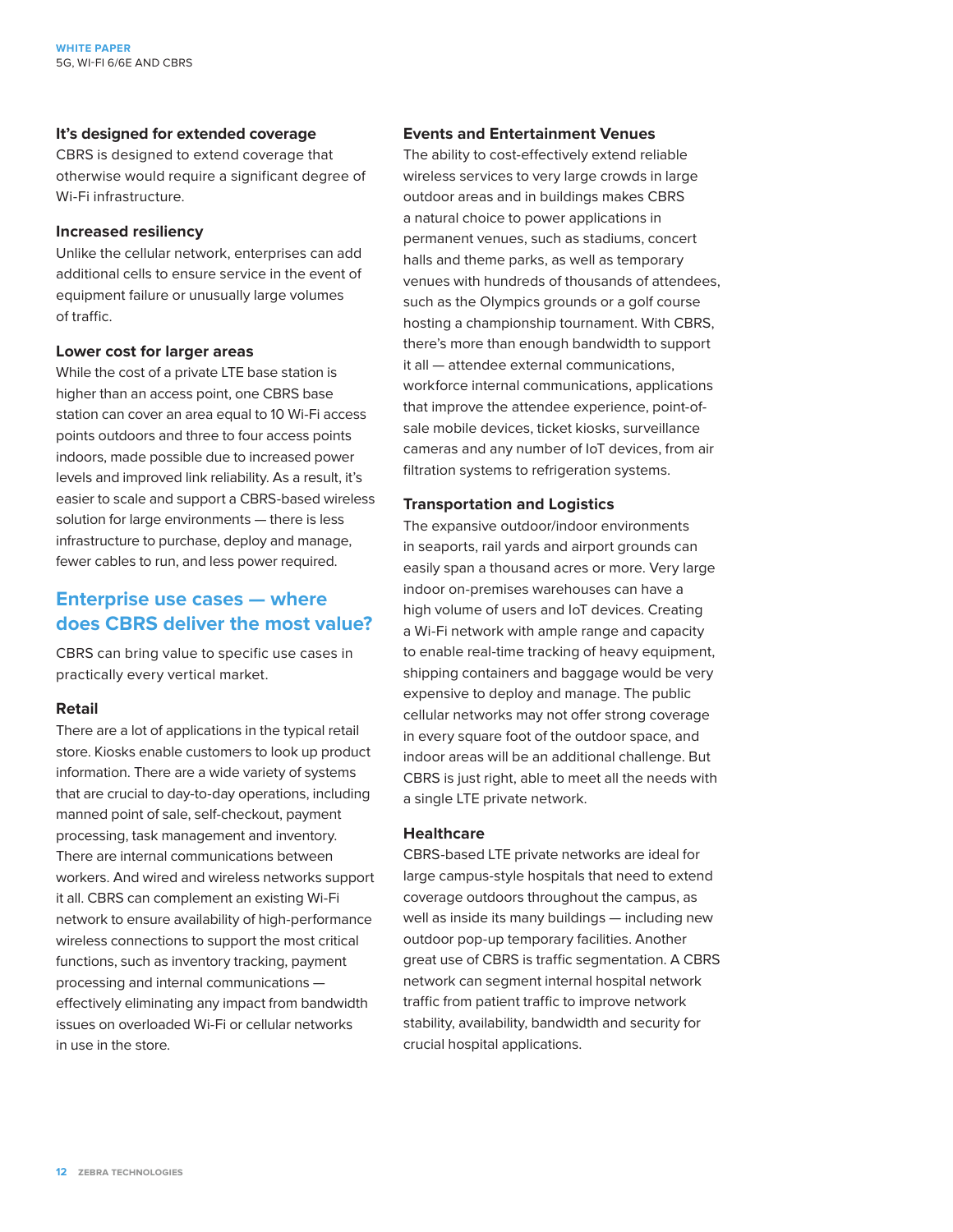For example, you can protect critical communications that take place all throughout the campus — text messaging and voice calls between physicians, nurses, lab technicians and other crucial staff. And you can ensure a constant flow of information from the wireless sensors that track patients as well as life-saving medical equipment such as IV pumps, gurneys and patient monitoring equipment that send alerts and alarms directly to nurses when patients are in distress.

#### **Hospitality**

Large resorts with many buildings and outdoor areas, such as pools and beaches, can leverage CBRS private LTE networks to ensure coverage everywhere — throughout the grounds and in buildings. Instead of relying on spotty cellular communications for outdoor areas and a Wi-Fi network to provide reliable wireless connectivity to workers, hotel guests and conference attendees inside buildings, you can now set up a CBRS network to do it all, with less equipment to purchase and manage.

#### **Manufacturing**

CBRS is ideal for large manufacturing plants common in automotive, aerospace and petrochemical plants. These facilities often have millions of square feet of indoor areas that include production lines and warehouses that store raw materials and finished goods, plus thousands of acres that are home to expansive yards. Large volumes of IoT devices can be deployed to track assets such as forklifts, clamp trucks and the fleet of delivery trucks and automobiles that are ready for shipping to customers or dealers. The network can also be used to send a real-time stream of crucial data, such as temperatures in freezers in pharmaceutical manufacturing or environmental conditions in clean rooms. And CBRS can provide robots and autonomous vehicles with the guaranteed two-way, real-time communications required for safe operation.

### **Primary business drivers for CBRS**

#### **CBRS allow enterprises to address a series of specific wireless challenges, including the need to:**

- Provide highly reliable coverage:
	- − deeper inside buildings
	- − in expansive campus environments, indoors and outdoors
	- − to link Wi-Fi-enabled buildings
	- − to support temporary venues for short periods of time
	- − to enable environments with a large volume of IoT devices, requiring high bandwidth
	- − to ensure mission-critical wireless connectivity for solutions such as autonomous vehicles
	- − to ensure specific workers always have service
- Segment traffic to ensure security, quality of service and/or available bandwidth

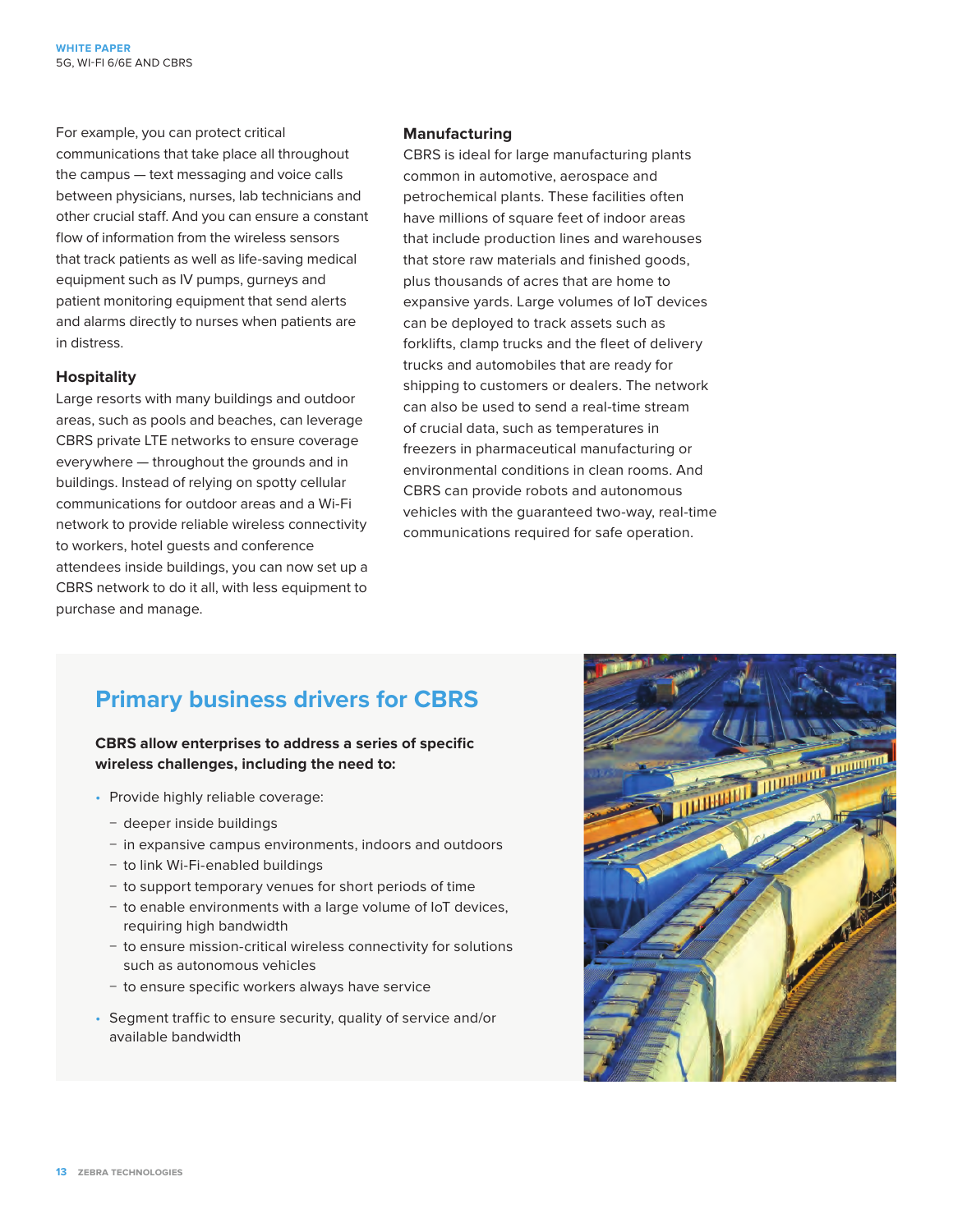#### **Education**

CBRS networks can help school districts and higher education facilities navigate the challenges of remote and synchronous learning. CBRS can become an equalizer, ensuring high-speed wireless connectivity on campus. When in-person classes resume, CBRS can provide wireless connectivity to enable lessons on school-owned laptops and tablets in outdoor classrooms. And with great inbuilding coverage, CBRS can also provide wireless connectivity in dormitories and classrooms, virtually eliminating the need for a Wi-Fi network.

#### **Warehousing**

CBRS can empower cutting-edge warehouses that are deploying robotic equipment to streamline, speed and error-proof processes, such as pick and pack. Since CBRS provides superior in-building coverage, the dead zones common with Wi-Fi networks that would wreak havoc on robotic warehouse processes are simply eliminated.

## **Summary**

CBRS is nicknamed the "Innovation Band" for good reason. Simply put, its architecture and capabilities enable enterprise customers to leverage cellular technologies such as 4G and 5G, using licensed and/or unlicensed spectrum. CBRS elegantly combines the best of Wi-Fi and cellular technologies, marrying Wi-Fi's great in-building coverage with cellular's great outdoor coverage, speeds, capacity and range. It also offers greater security than either network provides today. The result is a single wireless network capable of accommodating an extremely high volume of connections in every inch of the most expansive environments.

CBRS can be layered into an existing wireless environment to meet additional needs or deployed as a single standalone wireless network — the choice is yours, based on your goals and objectives. For example, at a championship golf tournament, an event host could deploy CBRS for communications with staff and attendees, while attendee personal phone calls and text messages could utilize the public cellular network. Or a hospital could leave a Wi-Fi network intact to provide patients and families with Wi-Fi connectivity but layer in CBRS to separate all hospital-related wireless communications, ensuring quality of service and privacy.

Whether you want to deploy a standalone CBRS-only private LTE wireless network or want to layer CBRS with your existing wireless services, you can choose to either purchase, install, operate and manage the CBRS equipment yourself or contract with a provider that will take care of the back end — installation, deployment and everyday management for a dependable monthly fee that makes budgeting easy.

While, CBRS private LTE networks are only available in the U.S. today, similar networks are under consideration in other areas, including the United Kingdom and parts of Europe.